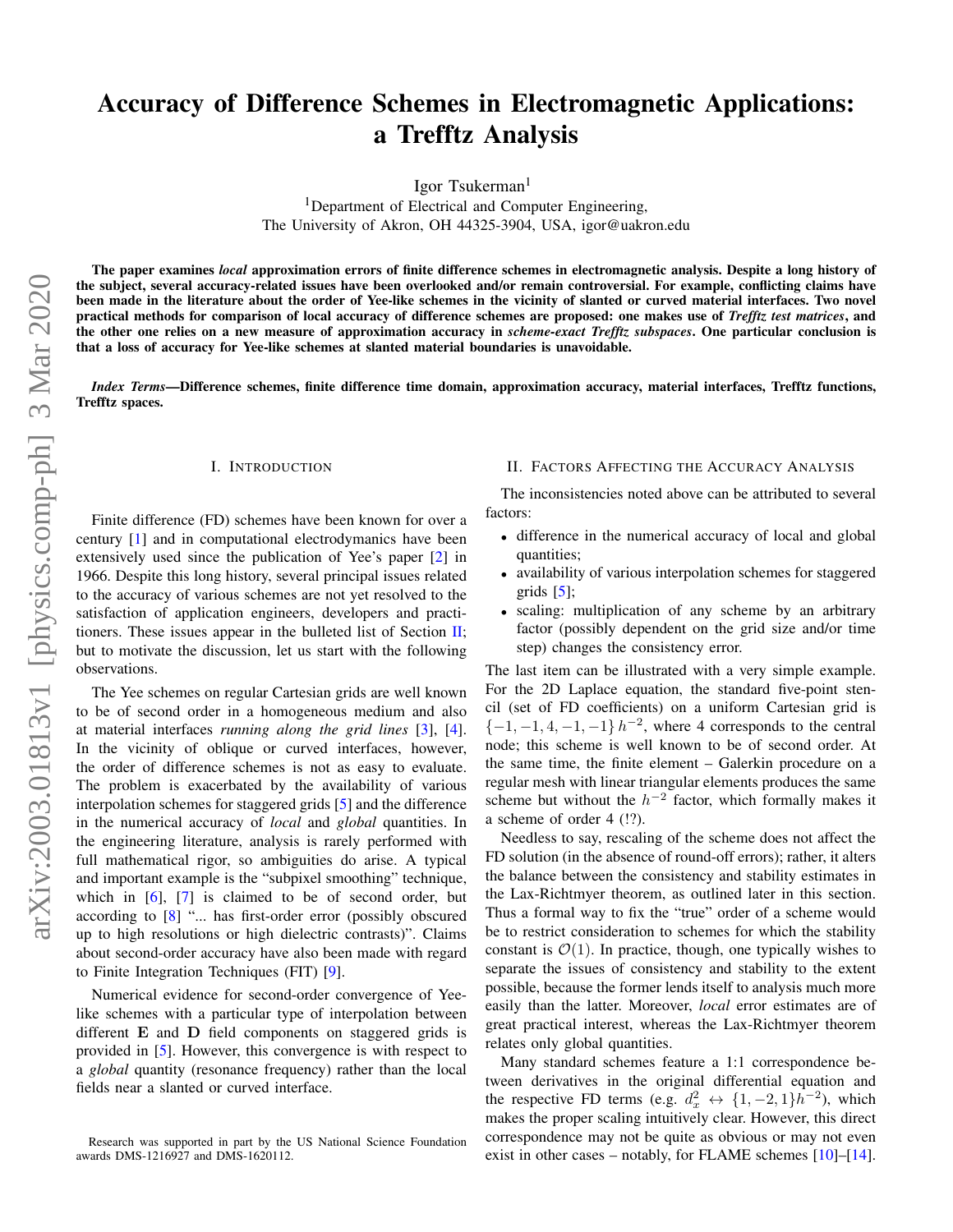

<span id="page-1-1"></span>Fig. 1. A schematic representation of the FLAME scheme [\(1\)](#page-1-0) for the 2D Helmholtz equation in free space. Grid size  $h$  in both coordinate directions.

To illustrate this point, consider as an example the high-order  $3\times 3$  FD stencil for the 2D Helmholtz equation  $\nabla^2 u + k^2 u = 0$ with, for simplicity, a real positive wavenumber  $k$  ( [\[10,](#page-6-9) p. 2218], [\[11,](#page-6-11) p. 695], [\[13,](#page-6-12) p. 1379], and a similar scheme of [\[15,](#page-6-13) p. 342]):

<span id="page-1-0"></span>
$$
s_{\text{center}} = \frac{A}{D} \left( e_{\frac{1}{2}} + 1 \right), \ \ s_{\text{mid-edge}} = -\frac{B}{D}, \ \ s_{\text{corner}} = \frac{C}{D} \, e_{-\frac{1}{2}} \tag{1}
$$

where

$$
A = e_{\frac{1}{2}}e_1 + 2e_{\frac{1}{2}}e_0 - 4e_{-\frac{1}{2}}e_1 + e_{\frac{1}{2}} - 4e_{-\frac{1}{2}} + e_1 + 2e_0 + 1
$$
  
\n
$$
B = e_{\frac{3}{2}}e_0 - 2e_{\frac{1}{2}}e_1 + 2e_{\frac{1}{2}}e_0 - 2e_{\frac{1}{2}} + e_0
$$
  
\n
$$
C = 2e_{\frac{1}{2}}e_0 - e_{-\frac{1}{2}}e_1 - 2e_{-\frac{1}{2}}e_0 - e_{-\frac{1}{2}} + 2e_0
$$
  
\n
$$
D = (e_0 - 1)^2(e_{-\frac{1}{2}} - 1)^4;
$$
  
\n
$$
e_{\gamma} = \exp(2^{\gamma}ihk), \quad \gamma = -\frac{1}{2}, 0, \frac{1}{2}, 1, \frac{3}{2}
$$

This stencil is schematically represented in Fig. [1.](#page-1-1)

For [\(1\)](#page-1-0) and similar schemes, it is not immediately obvious what the "right" scaling should be (whether multiplication by a certain power of  $h$  would be appropriate). In a comprehensive convergence theory, which would include stability analysis in addition to approximation errors, the scaling issue would not be critical for the analysis of *global* errors, but would still matter for the assessment of *local* ones. In any event, since stability is much more difficult to study than approximation, it is desirable to establish a universal measure by which the local approximation accuracy of difference schemes can be compared in a consistent manner.

Godunov & Ryabenkii (G&R) discuss a closely related but different issue  $[16, Section 5.13]$  $[16, Section 5.13]$ . They note that consistency error can be formally reduced by changing the norm in which this error is measured. Incorporating an arbitrary power of  $h$ into that norm<sup>[1](#page-1-2)</sup> or, even more dramatically, a factor like  $2^{-1/h}$ , one could magically "improve" the accuracy of the scheme, although the numerical solution would remain unchanged. Given a discrete space  $U_h$  where an FD scheme "lives" and the corresponding continuous space  $U$  for the underlying boundary value problem, G&R write:

It is customary to choose a norm in the space  $U_h$  in such a way that, as h tends to zero, it will

go over into some norm for functions given on the whole [domain], i.e. so that

<span id="page-1-3"></span>
$$
\lim_{h \to 0} \|u_h\|_{U_h} = \|u\|_U \tag{2}
$$

Trivial examples of that are (i) the maximum norms in both spaces; (ii) the discrete norm  $||u_h||_{U_h}^2 = (h^d \sum_m |u_m|^2),$ which transforms into the  $L_2$  norm as  $h \to 0$ .

G&R's condition [\(2\)](#page-1-3) is natural but *separate from the scaling issue*. Indeed, even if the norms in both discrete and continuous spaces are fixed (say, for the sake of argument, taken to be the maximum-norms), the scheme can still be rescaled by an arbitrary factor, including an h-dependent factor.

To proceed further, we need to recall the Lax-Richtmyer theorem relating consistency, stability and convergence [\[16\]](#page-6-14), [\[17\]](#page-6-15). The connection is easy to see if the difference systems for the numerical and exact solutions are written side by side:

$$
S_h \underline{u}_h \, = \, \underline{f}_h; \quad S_h \underline{u}_h^* \, = \, \underline{f}_h + \underline{\epsilon}_c
$$

Subtracting these equations, one immediately observes that

<span id="page-1-9"></span>
$$
S_h \underline{\epsilon}_s = \underline{\epsilon}_c, \quad \underline{\epsilon}_s \equiv \underline{u}_h - \underline{u}_h^* \tag{3}
$$

or equivalently

<span id="page-1-4"></span>
$$
\underline{\epsilon}_s = S_h^{-1} \underline{\epsilon}_c \tag{4}
$$

Here  $\underline{\epsilon}_s \in \mathbb{C}^n$  (or  $\mathbb{R}^n$ , depending on the type of the problem) is the solution error *vector*. This is a simple but critical result relating consistency and solution errors. It is important to note, however, that all the quantities in [\(4\)](#page-1-4) are *global*.

# III. ACCURACY OF YEE-LIKE SCHEMES: GENERAL CONSIDERATIONS

We can now take a closer look at the accuracy of Yee-like schemes<sup>[2](#page-1-5)</sup> near slanted material boundaries. Consider an FD scheme in the following generic form, in the absence of sources:

<span id="page-1-7"></span>
$$
\underline{u}^{(i)T} \underline{s}^{(i)}(h, \Delta t, \epsilon, \mu) = 0 \tag{5}
$$

where  $\underline{u}^{(i)}$  is a Euclidean vector of degrees of freedom corre-sponding to a particular grid "molecule"<sup>[3](#page-1-6)</sup> i with node locations  $\bar{\mathbf{r}}_{\scriptscriptstyle{\beta}}^{(i)}$  $\delta_{\beta}^{(i)}$ ,  $t_{\beta}^{(i)}$  ( $\beta = 1, 2, ..., n$ ), and <u>s</u> is the coefficient vector defining the scheme. As indicated in  $(5)$ , these coefficients depend on the electromagnetic parameters  $\epsilon = \epsilon(\mathbf{r})$  and  $\mu = \mu(\mathbf{r})$  (assuming linear characteristics of all media). It is convenient to introduce a small local domain  $\Omega^{(i)}$  containing the grid molecule (e.g. the convex hull of the nodes of the molecule); diam  $\Omega^{(i)}$  is thus of the order of the grid size.

The *local* (stencil-wise) consistency error  $\epsilon_c^{(i)}$  is defined as

<span id="page-1-8"></span>
$$
\epsilon_c^{(i)}(h, \Delta t, \epsilon, \mu) = \underline{s}^{(i)T} \mathcal{N}^{(i)} u^*
$$
 (6)

In this expression,  $\underline{u}^*$  could in principle be any vector defined on the grid molecule, but is almost always taken to be the

<span id="page-1-2"></span><sup>&</sup>lt;sup>1</sup>For simplicity of notation, we consider only one parameter  $h$  here; the statement can obviously be generalized to several grid sizes in different coordinate directions and in time.

<span id="page-1-5"></span><sup>&</sup>lt;sup>2</sup>The term "Yee-like" includes, for brevity, FIT [\[9\]](#page-6-8) but excludes from immediate consideration FEM-FD hybrids, complex meshes, subcell divisions, etc. [\[18\]](#page-6-16)–[\[20\]](#page-6-17). Still, the methodology of the paper can be applied to all schemes.

<span id="page-1-6"></span> $3$ This locution was apparently coined by J. P. Webb  $[21]$ . The set of *coefficients* of a scheme is commonly referred to as a "stencil"; surprisingly, however, there does not seem to be a standard term for the *set of nodes* over which an FD scheme is defined.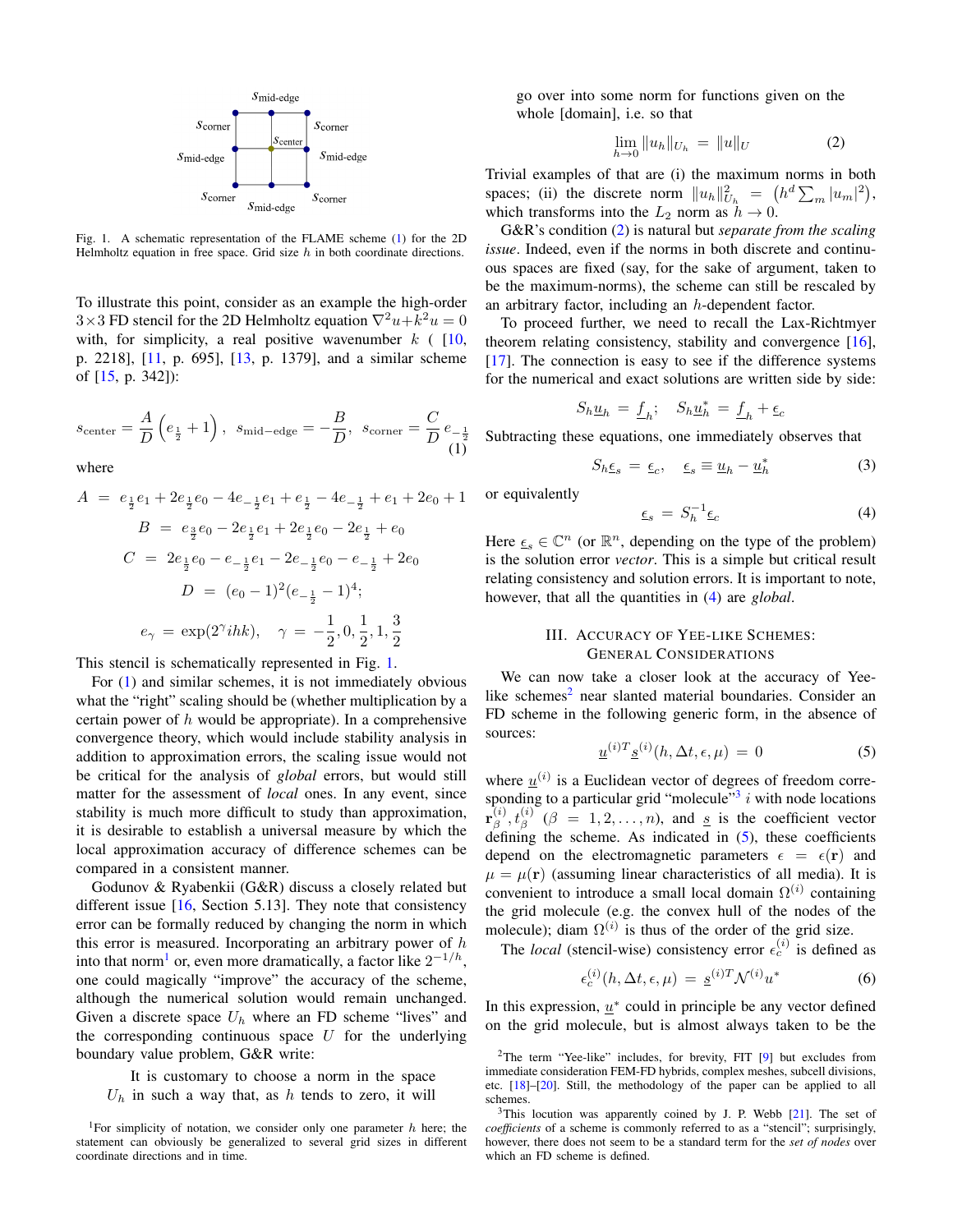column vector of nodal values of the exact solution  $u^*$  of the underlying boundary value problem. Formally, therefore,  $u^*$   $\in \mathcal{T}(\Omega^{(i)})$ , where  $\mathcal{T}(\Omega^{(i)})$  is the local *Trefftz space* – that is, the space of functions satisfying the underlying weak-form differential equations in  $\Omega^{(i)}$ . Finally, the operator  $\mathcal{N}^{(i)} : \mathcal{T}(\Omega^{(i)}) \to \mathbb{R}^n$  (or  $\mathbb{C}^n$ ) in [\(4\)](#page-1-4) produces n given degrees of freedom (typically, the nodal values) of any given local solution  $u^*$ .

Our goal is to establish an accuracy measure which, unlike  $\epsilon_c^{(i)}$  [\(6\)](#page-1-8), would be independent of the scaling of the scheme  $\underline{s}^{(i)}$ . Obviously, the numerical solution does not, in the absence of roundoff errors, depend on this scaling. (If all stencils were to be simultaneously rescaled by any nonzero factor  $\kappa$ , the inverse matrix  $S_h^{-1}$  in [\(4\)](#page-1-4) would also be simultaneously rescaled, but by the inverse factor  $\kappa^{-1}$ .) Although this is in principle clear, theoretical analysis faces several impediments – partly mathematical and partly practical:

- 1) Rigorous analytical estimates of the stability factor related to the norm of  $S^{-1}$  are available for fairly simple model problems but may be difficult or impossible to obtain for more complicated practical ones. It is therefore desirable to find a meaningful way to characterize approximation independently of stability.
- 2) The Lax-Richtmyer estimate [\(3\)](#page-1-9) is global and does not connect the *local* solution errors to the respective *local* consistency errors. Such local estimates are available for finite element methods, thanks to variational formulations and duality principles [\[22\]](#page-6-19)–[\[28\]](#page-6-20), but not for FD schemes.
- 3) To reiterate, stability is, by its nature, a *global* feature; that is, it pertains to the system of FD equations as a whole. At the same time, *local* approximation errors are of interest in their own right. In particular, one may wish to compare the local accuracy of two schemes, possibly derived from completely different considerations and involving disparate degrees of freedom.

<span id="page-2-0"></span>Two general and scaling-independent ways of examining the *local* errors are introduced in Sections [IV](#page-2-0) and [V](#page-4-0) below.

# IV. TREFFTZ TEST MATRIX AND ITS MINIMUM SINGULAR VALUE

Obviously, for any single solution  $u^*$  one can generate infinitely many exact schemes – that is, schemes with a zero consistency error  $\epsilon_c$  [\(6\)](#page-1-8). Since only one FD stencil is considered in the remainder of this section, the superscript  $(i)$ indicating the stencil number is now dropped. Let the position vectors of *n* stencil nodes be  $\mathbf{r}_{\beta}$ ,  $\beta = 1, 2, ..., n$ .

Suppose that we have a Trefftz test set of  $m$  different solutions  $u_{1,\dots,m}^*(\mathbf{r})$  independent of the mesh size and time step. By definition, *Trefftz functions* – in particular,  $u^*_{\alpha}(\mathbf{r})$  – satisfy the differential equation of the problem and interface boundary conditions (if any) within the convex hull of the grid molecule. We want the consistency error to be small *for each test solution*.

Let us arrange the nodal values<sup>[4](#page-2-1)</sup> of  $u^*_{1,\dots,m}(\mathbf{r})$  in a matrix

U: each row  $\alpha$  of U contains the nodal values of the test solution  $u^*_{\alpha}(\mathbf{r})$ , so that

<span id="page-2-2"></span>
$$
U_{\alpha\beta} = u_{\alpha}^*(\mathbf{r}_{\beta}) \tag{7}
$$

Assembling the consistency errors [\(6\)](#page-1-8) for all test solutions into one Euclidean vector  $\underline{\epsilon}_c \in \mathbb{R}^m$ , we get

<span id="page-2-3"></span>
$$
\underline{\epsilon}_c \equiv U \underline{s} \qquad \Rightarrow \qquad \|\underline{\epsilon}_c\|_2 \ge \sigma_{\min}(U) \|\underline{s}\|_2 \tag{8}
$$

where  $\sigma_{\min}(U)$  is the minimum singular value of  $U =$  $U(h, \Delta t, \epsilon, \mu)$ . This is a lower bound of the consistency error. Using different sets of Trefftz functions, or one large set, one can obtain different bounds of this form.

A rigorous mathematical solution of the stability and scaling problems is not in general available, but the error bound [\(8\)](#page-2-3) suggests an alternative on physical/engineering grounds. Namely, one can compare the minimum singular values of matrix  $U(h, \Delta t, \epsilon, \mu)$  and its free-space instantiation  $U_1(h, \Delta t) =$  $U(h, \Delta t, \epsilon = 1, \mu = 1)$ :

<span id="page-2-4"></span>
$$
\zeta = \frac{\sigma_{\min}(U(h, \Delta t, \epsilon, \mu))}{\sigma_{\min}(U(h, \Delta t, 1, 1))}
$$
(9)

Clearly, in the inhomogeneous case one may expect the estimate  $(8)$  to be worse than the respective one for free space; hence typically  $\zeta > 1$  and quite possibly  $\zeta \gg 1$ . Let us consider illustrative examples.

*Example 1:* To start with, we calculate just the free-space value  $\sigma_{\min}(U_1)$  for the 2D Laplace equation  $\nabla^2 u = 0$ . Introduce the standard five-point stencil and assume, for simplicity of notation, the same grid size  $h$  in both coordinate directions; the node coordinates are

$$
x_{1,\dots,5} = \{0, 0, -h, h, 0\}; \quad y_{1,\dots,5} = \{0, -h, 0, 0, h\}
$$

(thus, node #1 is the central node in this grid molecule). Let the Trefftz basis  $\{u_{\alpha}^*(x, y)\}$  consist of harmonic polynomials up to order 4 (these are the real and imaginary parts of  $(x+iy)^k$ ,  $\overline{k} =$  $0, \ldots, 4$ :

$$
u_{1,\ldots,8}^{*} = \{1, x, y, x^{2} - y^{2}, 2xy, x^{3} - 3xy^{2}, 3x^{2}y - y^{3}, x^{4} - 6x^{2}y^{2} + y^{4}\}
$$

Then the  $U$  matrix is

$$
U = \begin{pmatrix} 1 & 0 & 0 & 0 & 0 & 0 & 0 & 0 \\ 1 & 0 & -h & -h^2 & 0 & 0 & h^3 & h^4 \\ 1 & -h & 0 & h^2 & 0 & -h^3 & 0 & h^4 \\ 1 & h & 0 & h^2 & 0 & h^3 & 0 & h^4 \\ 1 & 0 & h & -h^2 & 0 & 0 & -h^3 & h^4 \end{pmatrix}
$$

(Recall that each column of this matrix contains the nodal values of the respective test function. Obviously, function  $2xy$ , corresponding to the zero column, could have been omitted from the basis.)

Symbolic algebra gives the following lowest order terms for the singular values of  $U$ :

$$
\sigma_{1,...,5}(N) \sim \{2h^2, 2^{\frac{1}{2}}h, 2^{\frac{1}{2}}h, 2 \cdot 5^{-\frac{1}{2}}h^4, 5^{\frac{1}{2}}\}
$$

Hence

$$
\sigma_{\min}(U) \stackrel{h \ll 1}{=} \sigma_4(U) \sim 2 \cdot 5^{-\frac{1}{2}} h^4 = \mathcal{O}(h^4)
$$

*Example 2:* Consider now the 2D wave equation

$$
v^2 \nabla^2 u - \partial_t^2 u = 0
$$

<span id="page-2-1"></span><sup>4</sup> If degrees of freedom (DoF) other than nodal values are employed in the FD scheme, then these DoF will appear in the right hand side of [\(7\)](#page-2-2) in the place of  $u_{\alpha}^{*}(\mathbf{r}_{\beta})$ .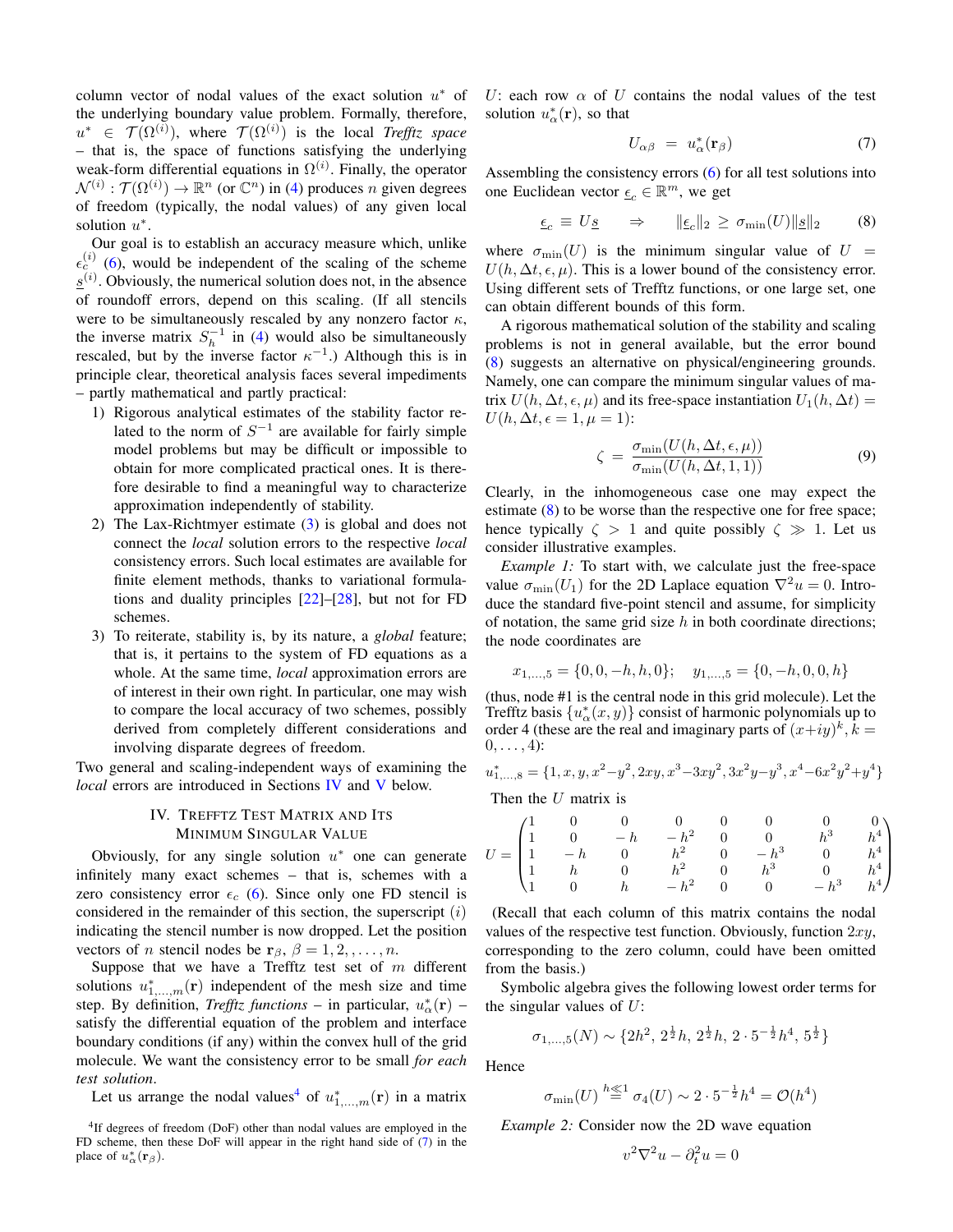

<span id="page-3-2"></span>Fig. 2. Coefficient  $c_4$  of [\(11\)](#page-3-0) vs.  $v\Delta t/h$ , where  $\sigma_{\min}(U) \sim c_4 h^4$ .

We follow the same exact steps as in the previous example.

The simplest grid "molecule" has seven nodes in the  $xyt$ space:

$$
x_{1,\dots,7} = \{0, 0, -h, h, 0, 0, 0\}
$$

$$
y_{1,\dots,7} = \{0, -h, 0, 0, h, 0, 0\}
$$

$$
t_{1,\dots,7} = \{0, 0, 0, 0, 0, -\Delta t, \Delta t\};
$$

where the Trefftz test set  $\{u_{\alpha}(x, y)\}\)$  is now chosen as

<span id="page-3-1"></span>
$$
u_{1,\dots,17}^{*} = \{1, (x \pm vt)^k, (y \pm vt)^k\}, \quad k = 1, 2, 3, 4 \quad (10)
$$

For the  $U$  matrix corresponding to the chosen grid molecule and test set  $(10)$ , symbolic algebra yields

<span id="page-3-0"></span>
$$
\sigma_{\min}(U) \stackrel{h \ll 1}{\sim} c_4 h^4 \tag{11}
$$

The analytical expression for the coefficient  $c_4$  is too cumbersome to be reproduced here, but it is plotted, as a function of  $v\Delta t/h$ , in Fig. [2.](#page-3-2)

<span id="page-3-4"></span>*Example 3:* Following the preliminary examples above, we are in a position to examine the Yee setup in 2D in a similar fashion. Consider two dielectric media with permittivities  $\epsilon_{1,2}$ , separated by a slanted interface boundary (Fig. [3\)](#page-3-3). Of most interest is the  $H$ -mode (p-mode), with a one-component  $H$ field perpendicular to the plane of the figure and a twocomponent E field whose normal component is discontinuous across the interface. The  $H$  nodes are labeled with the yellow spheres in the figure, and the  $E_{x,y}$  components – with the arrows. The time axis is for simplicity not shown, but it is understood that the central  $H$  sphere indicates in fact a triple Yee node ( $t_0, t_0 \pm \Delta t$ ), and that the  $E_{x,y}$  arrows indicate double nodes ( $t_0 \pm \Delta t/2$ );  $t_0$  is any "current" moment of time. There are 7 degrees of freedom for the  $H$  field (five at  $t_0$  and two at  $t_0 \pm \Delta/2$ ) and  $2 \times 4 = 8$  for  $E_{x,y}$  – altogether 15 degrees of freedom.

One horizontal and one vertical black lines in Fig. [3](#page-3-3) belong to the  $H$  grid with a size  $h$  in each direction; the finer blue grid indicates  $h/4$  subdivisions as a visual aid. The slope  $\theta$  of the interface is an adjustable parameter. For definiteness, we take  $\theta = 30^{\circ}$  and assume that the interface boundary divides the "horizontal" segment between two adjacent  $H$  nodes in the ratio of 1:3, as indicated in the figure. With this geometric setup, two  $H$  nodes (the left one and the top one) happen to



<span id="page-3-3"></span>Fig. 3. Yee-like schemes near material boundaries. H-mode (p-mode): a one-component H field perpendicular to the plane of the figure and a twocomponent **E** field in the plane. Two dielectric media ( $\epsilon_{1,2}$ ) with an interface boundary slanted with respect to the Yee grid. Yellow spheres: H nodes; horizontal arrows:  $E_x$  nodes; vertical arrows:  $E_y$  nodes. The central H sphere indicates a triple node with respect to time ( $t_0, t_0 \pm \Delta t$ ), and the  $E_{x,y}$  arrows indicate double nodes ( $t_0 \pm \Delta t/2$ );  $t_0$  is any "current" moment of time.



<span id="page-3-5"></span>Fig. 4.  $\log_{10} \sigma_{\text{min}}(N)$  vs.  $\log_{10} h$ . Solid line:  $\log_{10} \sigma_{\text{min}}(U)$ ; markers: linear fit with slope K≈ 3. Indexes of refraction  $n_{1,2} = 1$ , 2.  $c\Delta t/h = 0.1$ . Geometric setup of p. [4;](#page-3-4) material interface at angle  $\theta = \pi/6$ . 15-node stencil: 7 nodes for  $H$ ,  $2 \times 2 = 4$  nodes for  $E_x$ ,  $2 \times 2 = 4$  nodes for  $E_y$ . Trefftz test basis: polynomial traveling waves in each dielectric, matched via the standard interface boundary conditions (see text).

lie in the  $\epsilon_1$  dielectric, as does the top "double node"  $E_x$ . All other nodes lie in the second dielectric.

The Trefftz test set is a slightly generalized version of [\(10\)](#page-3-1). Now that two media with their respective phase velocities  $v_{1,2}$  are present, each polynomial of the form  $(x \pm v_1 t)^k$ ,  $(y \pm v_1 t)^k$  in the first subdomain is matched, via the standard interface boundary conditions, with the corresponding polynomial  $(x \pm v_2 t)^k$ ,  $(y \pm v_2 t)^k$  in the second subdomain; we take  $k = 0, 1, 2, 3.$ 

The rest of the analysis proceeds the same way as in the previous examples, except that a final closed-form analytical result for  $\sigma_{\min}(U)$ , where U is in this case a  $15 \times 16$  matrix, is no longer feasible to obtain via symbolic algebra. Instead, this smallest singular value is computed in variable precision arithmetic (32 digits). The results are plotted in Fig. [4](#page-3-5) and clearly indicate that

$$
\sigma_{\min}(U) = \mathcal{O}(h^3) \quad \left(\text{fixed } \frac{c\Delta t}{h}\right) \tag{12}
$$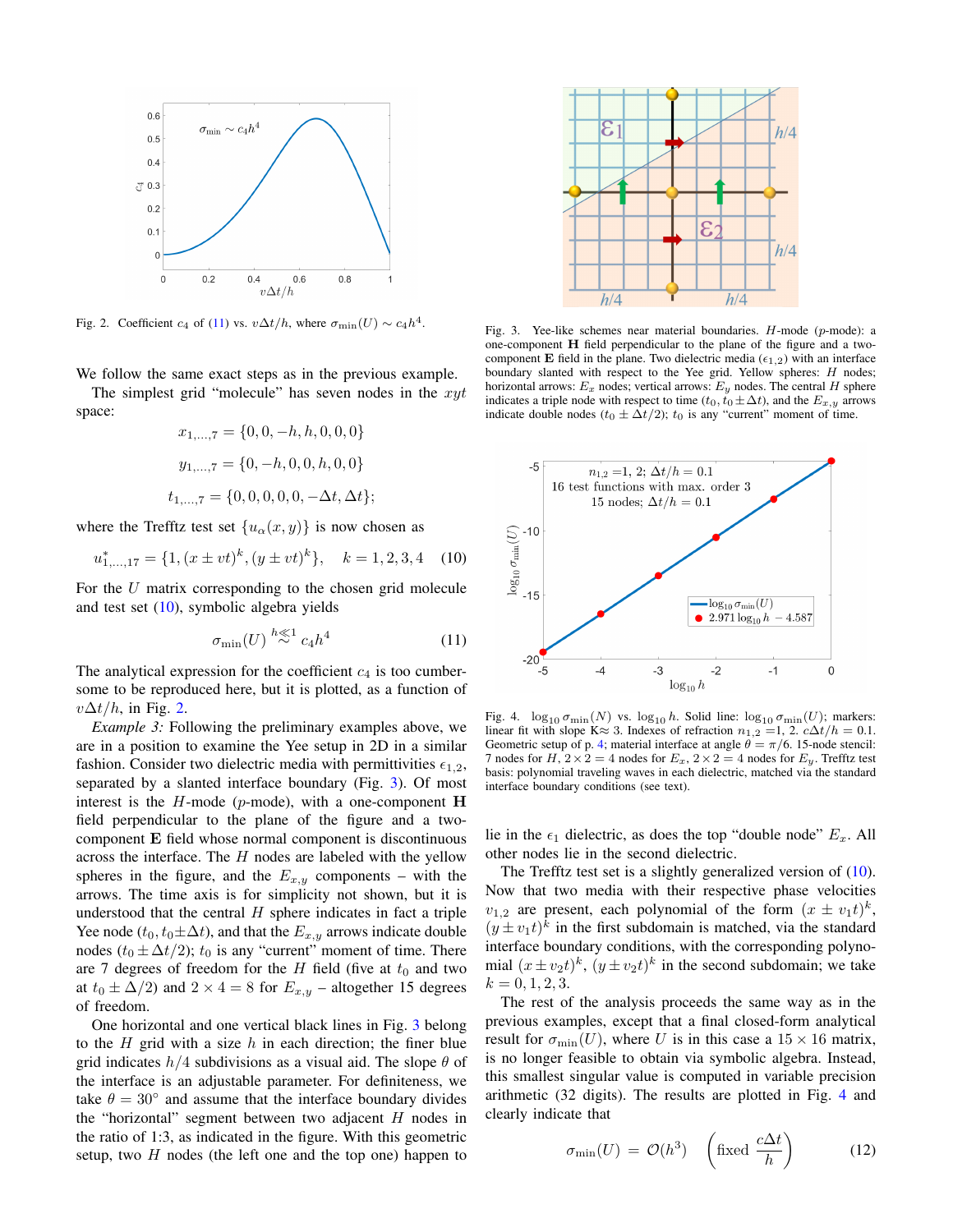At the same time, in free space

$$
\sigma_{\min}(U) = \mathcal{O}(h^4) \quad \left(\text{fixed } \frac{c\Delta t}{h}\right) \tag{13}
$$

That is, in the presence of a dielectric interface one cannot achieve the same order of convergence of Yee-like schemes as in free space, and the deterioration factor  $\zeta(9)$  $\zeta(9)$  is

$$
\zeta_{\text{Yee}} = \mathcal{O}\left(h^{-3}/h^{-4}\right) = \mathcal{O}(h) \tag{14}
$$

This conclusion is not entirely unexpected. Its limitation is that this analysis has been applied to specific degrees of freedom adopted in classical Yee schemes – that is, the nodal values of the fields on staggered grids. A generalization to other degrees of freedom – notably, to edge circulations and/or surface fluxes - and to non-staggered grids<sup>[5](#page-4-1)</sup> is certainly possible. However, the odds of preserving the second order of the free-space Yee scheme in the presence of interfaces are slim; see also [\[30\]](#page-6-21). On the positive side, as already noted, second-order schemes are available for interface boundaries parallel to the gridlines, and there is also compelling evidence that *global* quantities can also be evaluated with second-order accuracy if FDTD schemes are constructed judiciously [\[5\]](#page-6-4), [\[8\]](#page-6-7).

### V. APPROXIMATION IN TREFFTZ SUBSPACES

<span id="page-4-0"></span>Recall that consistency error, by its standard definition [\(6\)](#page-1-8), depends on the scaling of the underlying scheme. Namely, multiplication of the scheme by an arbitrary factor, including a factor depending on the grid size h and/or the time step  $\Delta t$ , leads to a commensurate change of the consistency error. A related observation is that FEM on regular grids often produces essentially the same schemes as standard FD, except for an extra factor of the order  $\mathcal{O}(h^d)$  due to integration ( $d = 1, 2, 3$ ) is the number of dimensions). Finally, schemes like FIT, where degrees of freedom are field circulations and fluxes rather than nodal values, also involve inherently different scaling factors.

Notably, in finite element analysis the focus is on *continuous-level* approximation rather than FD-type consistency errors. Arguably, the former is more fundamental than the latter – in particular, continuous-level errors do not depend on any scaling of the respective FE equations. More precisely, given a finite element  $K$ , a suitable functional space  $X = X(K)$ , a function  $u \in X(K)$  and, importantly, a finite-dimensional subspace  $X_h = X_h(K) \subset X(K)$ , the approximation error for  $u$  is unambiguously defined as

<span id="page-4-2"></span>
$$
\epsilon_a \stackrel{\text{def}}{=} \inf_{u_h \in X_h} ||u - u_h|| \tag{15}
$$

With this definition, the error is completely decoupled from any algebraic manipulation of the FE system of equations. (As an example, one may consider a triangular element K and choose:  $X(K) = H^2(K)$ ,  $X_h(K)$  – the space of linear functions over K, and either  $H^1$  or  $L_2$  norms in [\(15\)](#page-4-2); the standard FE approximation error estimates ensue [\[31\]](#page-6-22), [\[32\]](#page-6-23).)

This serves as a motivation to look for an analogous error measure in the FD context. It should be emphasized from the

outset that this measure is *local* – that is, it applies to a single FD grid molecule.

Consider an N-dimensional Trefftz space  $\mathcal{T}_N(\Omega^{(i)})$  ( $N \gg$ 1) corresponding to a given weak-form differential equation over a (small) domain  $\Omega^{(i)}$  covering a particular grid molecule. Equipped with a suitable inner product  $[\cdot, \cdot]$  and the respective norm,  $\mathcal{T}_N(\Omega^{(i)})$  is a Hilbert space. A natural choice of such inner product would be the standard one of  $L_2$  or  $H<sup>1</sup>$ , but scaled by a factor  $\mathcal{O}(h^{-d})$  in  $d = 1, 2, 3$  dimensions, to compensate for the smallness of the volume of  $\Omega^{(i)}$ .

A given FD stencil (i.e. a set of coefficients – for definiteness, real-valued)  $\underline{s}^{(i)} \in \mathbb{R}^n$  can be viewed as a linear functional  $g: \mathcal{T}_N(\Omega^{(i)}) \to \mathbb{R}$ . We focus on the case where  $\Omega^{(i)}$  is source-free, so the right hand side of the underlying differential equation and the FD scheme is zero.

A key idea is to introduce the "Trefftz" subspace  $T_h(\Omega^{(i)})\subset$  $\mathcal{T}_N(\Omega^{(i)})$  of functions *satisfying the FD scheme exactly*; that is,

$$
\mathcal{T}_h(\Omega^{(i)}): \{u \in \mathcal{T}_N(\Omega^{(i)}), \langle g, u \rangle = 0\}
$$
 (16)

We shall refer to  $\mathcal{T}_h$  by the acronym SETS: *scheme-exact Trefftz subspace*. By the Riesz representation theorem, the linear functional  $g$  can be written as

<span id="page-4-5"></span>
$$
\langle g, u(\mathbf{r}) \rangle = [g_{\perp}(\mathbf{r}), u(\mathbf{r})], \quad \forall u \in \mathcal{T}_N(\Omega^{(i)}) \tag{17}
$$

for some  $g_{\perp}(\mathbf{r}) \in \mathcal{T}_N(\Omega^{(i)})$ . Dependence on the position vector **r** is explicitly shown to distinguish functions in  $\mathcal{T}_N$ from vectors or functionals. With this notation at hand, the SETS  $\mathcal{T}_h$  can be written as

$$
\mathcal{T}_h(\Omega^{(i)}): \ \{u(\mathbf{r}) \in \mathcal{T}_N(\Omega^{(i)}), \ \ [g_\perp(\mathbf{r}), u(\mathbf{r})] = 0\} \tag{18}
$$

For any given  $u(\mathbf{r}) \in \mathcal{T}_N(\Omega^{(i)})$ , one can then define the approximation error

<span id="page-4-3"></span>
$$
\epsilon_a = \inf_{u_h \in \mathcal{T}_h(\Omega^{(i)})} \|u - u_h\|_{\mathcal{T}_h(\Omega^{(i)})}
$$
(19)

A critical observation is that the subspace  $\mathcal{T}_h$  does *not* depend on the scaling of the FD scheme, and hence the approximation error [\(19\)](#page-4-3) does not either, in contrast with the standard consistency error  $\epsilon_c$ . The approximation error  $\epsilon_a$  is determined by solving an orthogonal projection problem; one obtains

<span id="page-4-4"></span>
$$
\epsilon_a = \frac{\left| \left[ u(\mathbf{r}), g_\perp(\mathbf{r}) \right] \right|}{\|g_\perp(\mathbf{r})\|_{\mathcal{T}_N}} \tag{20}
$$

An explicit expression for  $g_{\perp}(\mathbf{r})$  can be found if a basis in  $\mathcal{T}_N$  is introduced (see Appendix).

*Example 4:* For illustration, let us consider one relatively simple example: the 2D Laplace equation  $\nabla^2 u = 0$  and the five- and nine-point stencils shown in Fig. [5.](#page-5-0) (The former is standard, and the latter can be viewed as either a Mehrstellen or FLAME scheme [\[33\]](#page-6-25).)

The above procedure for evaluating the approximation error was implemented in symbolic algebra for the following setup:

- The Trefftz basis set of  $N = 2m + 1$  harmonic polynomials  $\psi = \{1, \text{Re } z^m, \text{Im } z^m \}, m = 1, 2, ..., M,$  $z = x + iy$ .
- The Trefftz space  $\mathcal{T}_N$  = span  $\psi$ , equipped with the inner product  $(2h)^{-2}(\cdot, \cdot)_{L_2}$  and the respective norm.

<span id="page-4-1"></span><sup>5</sup>Such grids are used e.g. in pseudospectral time domain methods (PSTD) [\[29\]](#page-6-24).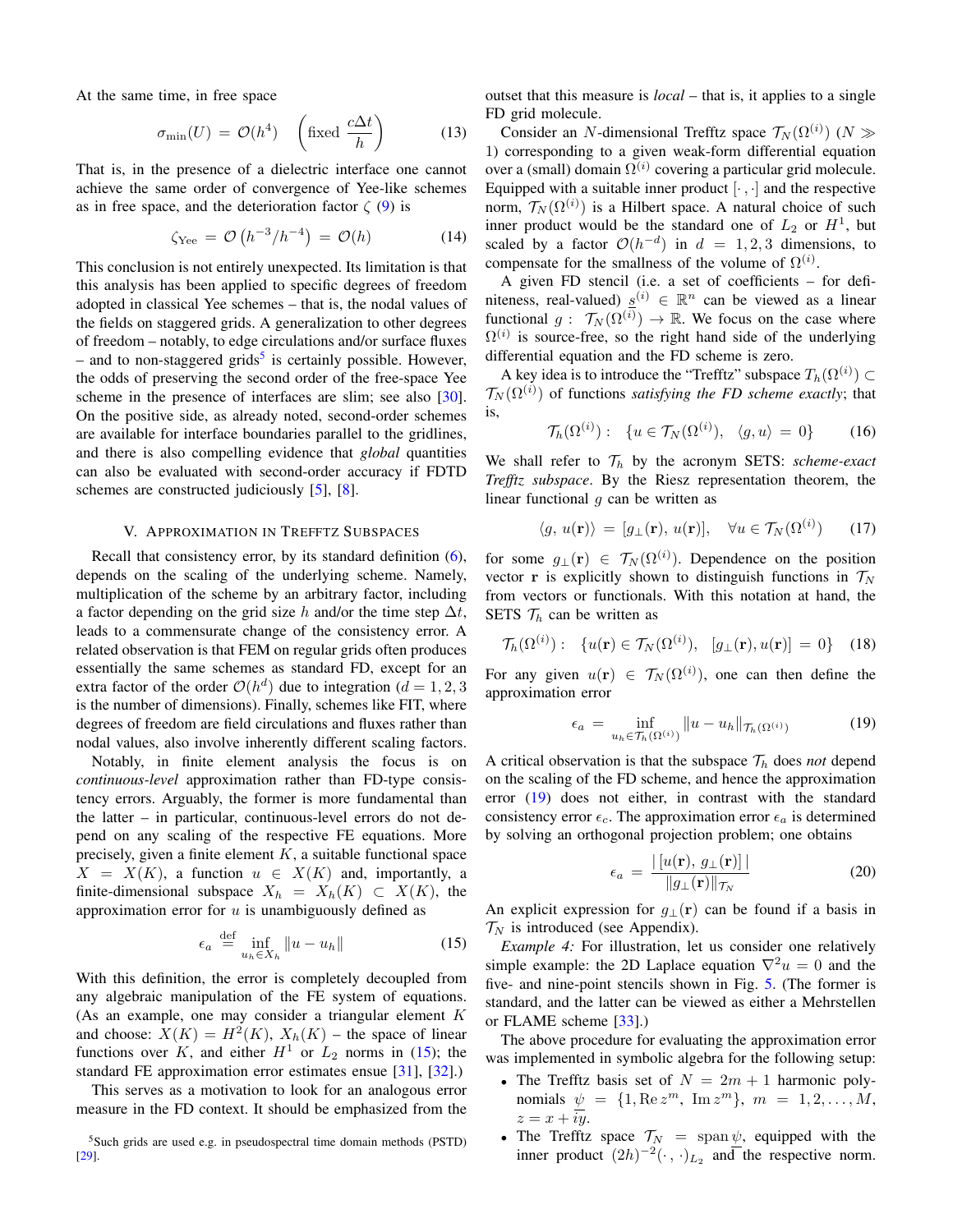

<span id="page-5-0"></span>Fig. 5. Standard five-point and nine-point stencils for the 2D Laplace equation.

<span id="page-5-1"></span>TABLE I THE LEAD TERMS IN TREFFTZ-SPACE APPROXIMATION ERRORS FOR THE 5-POINT AND 9-POINT STENCILS; THE 2D LAPLACE EQUATION.

|                 | $  h^{-2}   \cdot   _{L_2}$ | $ h^{-2}   \cdot   _{H^1}$ | $\ h^{-2}\  \cdot \ _{H^2}$ |
|-----------------|-----------------------------|----------------------------|-----------------------------|
| 5-point stencil | $\sim 0.655h^4$             | $\sim 4.17h^3$             | $\sim 12.6h^2$              |
| 9-point stencil | $\sim 1.99h^8$              | $\sim 18.5h^7$             | $\sim 98.5h^6$              |

The factor  $(2h)^{-2}$  compensates for the smallness of the area of the subdomain  $\Omega^{(i)} = [-h, h] \times [-h, h]$ .

Typical results for the basis set of harmonic polynomials of orders up to  $M = 10$  are summarized in Table [I.](#page-5-1)

Explicitly, for the standard 5-point scheme (Fig. [5,](#page-5-0) left) and  $M = 4$ , one obtains

$$
g_{\perp}(\mathbf{r}) = -\frac{1575(x^4 - 6x^2y^2 + y^4)}{208h^4} - \frac{105}{52};
$$

$$
||g_{\perp}(\mathbf{r})|| = \frac{15\sqrt{91}}{26}
$$

For the following test function as an example

$$
f_{\text{test}} = \exp 2x \cos 2y \qquad (\nabla^2 f_{\text{test}} = 0)
$$

the approximation error  $(20)$  is calculated to be

$$
\epsilon_a = \frac{16\sqrt{91}}{315}h^4 + \text{higher order terms}
$$

Repeating this symbolic algebra analysis for the 9-point scheme (Fig. [5,](#page-5-0) right) and  $M = 8$ , we get  $||g_{\perp}(\mathbf{r})||_{L_2}$  $10725 \cdot 665270333^{\frac{1}{2}} / 3440312 \approx 80.4$ . (The actual expression for  $g_{\perp}(\mathbf{r})$  itself is too cumbersome to be worth reproducing here.) For the same test function  $f_{\text{test}}$  as before,

$$
\epsilon_a = \frac{256\sqrt{665270333}}{1045269225}h^8 + \text{higher order terms}
$$

In all cases the approximation error  $(20)$  is independent of the scaling of the scheme; to verify that experimentally, the schemes of Fig. [5](#page-5-0) were multiplied with arbitrary factors, and the symbolic algebra results for the error remained unchanged. Naturally, though, the approximation accuracy does depend on the choice of the norm in the Trefftz space  $\mathcal{T}_N$ .

## VI. CONCLUSION

This paper addresses several accuracy-related issues which, despite their principal theoretical and practical importance for FD schemes in electromagnetic applications, have been overlooked and/or remain controversial. An important example

is the order of Yee-like schemes in the vicinity of slanted or curved material interfaces: in the existing literature conflicting claims have been made as to whether this order can be higher than one. This inconsistency is due to several factors: (i) difference in the accuracy of local and global quantities for FD solutions; (ii) a very large variety of techniques proposed for accuracy improvement, and complexity of their mathematical analysis; (iii) the dependence of the consistency error on the scaling of the scheme (Section  $\mathbf{II}$ ).

The paper focuses on *local* consistency errors and puts forward two practical methods for an "apples vs. apples" comparison of various difference schemes with arbitrary degrees of freedom, in homogeneous regions and especially in the presence of material interfaces. The first method makes use of *Trefftz test matrices* (Section [IV\)](#page-2-0), while the second one relies on a new measure of approximation accuracy in *scheme-exact Trefftz subspaces* introduced in Section [V.](#page-4-0) One particular conclusion is that a loss of local approximation accuracy by one order is unavoidable for Yee-like schemes at slanted material boundaries.

#### APPENDIX: AN EXPRESSION FOR g<sup>⊥</sup>

Let  $\psi(\mathbf{r}) = {\psi_{\alpha}(\mathbf{r})}$  be a basis in  $\mathcal{T}_N$ , arranged as a column vector. Then any function  $u(\mathbf{r}) \in \mathcal{T}_N$  can be expanded as

$$
u(\mathbf{r}) = \underline{u}^T \psi(\mathbf{r}), \quad \underline{u} \in \mathbb{R}^N \tag{21}
$$

where the column vectors are underlined. Euclidean inner product and that of  $\mathcal{T}_N$  are related as

<span id="page-5-2"></span>
$$
[u(\mathbf{r}), v(\mathbf{r})] = [\underline{u}^T \underline{\psi}(\mathbf{r}), \underline{v}^T \underline{\psi}(\mathbf{r})] = (\Psi \underline{u}, \underline{v}) \quad (22)
$$

Here  $\Psi$  is the Gram matrix of the basis functions:

$$
\Psi = [\underline{\psi}, \underline{\psi}^T] \iff \Psi_{\alpha\beta} = [\psi_{\alpha}, \psi_{\beta}], \quad 1 \le \alpha, \beta \le N \tag{23}
$$

Applying the q functional – that is, the difference scheme – to each of the basis functions, one obtains the column vector

<span id="page-5-3"></span>
$$
\underline{g}_{\psi} = \langle g, \underline{\psi}(\mathbf{r}) \rangle \in \mathbb{R}^{N} \tag{24}
$$

We can now determine the vector  $g_{\perp}(\mathbf{r})$  representing in  $\mathcal{T}_N$ the functional  $g$  and hence the difference scheme itself. We have

$$
\langle g, u(\mathbf{r}) \rangle \stackrel{(17)}{=} [g_{\perp}(\mathbf{r}), u(\mathbf{r})] \stackrel{(22)}{=} (\Psi \underline{g}, \underline{u}) \tag{25}
$$

Setting in this equation  $u(\mathbf{r}) = \psi_{\alpha}(\mathbf{r})$ , the respective  $\underline{u}$  being the unit vector  $e_{\alpha}$ , we derive

$$
\underline{g}_{\psi\alpha} \equiv \langle g, \psi_{\alpha}(\mathbf{r}) \rangle = (\Psi \underline{g}, e_{\alpha}) = (\Psi \underline{g})_{\alpha} \qquad (26)
$$

This gives an explicit expression for  $g$  – that is, for the representation of  $g_{\perp}(\mathbf{r})$  [\(20\)](#page-4-4) in the  $\{\psi\}$  basis:

$$
\underline{g} = \Psi^{-1} \underline{g}_{\psi} \tag{27}
$$

As a reminder,  $g$  in the left hand side is the column vector corresponding in the chosen  $\psi$  basis to  $g_{\perp}(\mathbf{r})$ , while the column vector  $\underline{g}_{\psi}$  [\(24\)](#page-5-3) contains the values of the difference scheme evaluated on each basis function.

For any function  $u(\mathbf{r}) \in \mathcal{T}_N$ , its orthogonal projection onto the SETS  $\mathcal{T}_h$  has the form

$$
u_h(\mathbf{r}) = u(\mathbf{r}) - \alpha g_{\perp}(\mathbf{r}) \tag{28}
$$